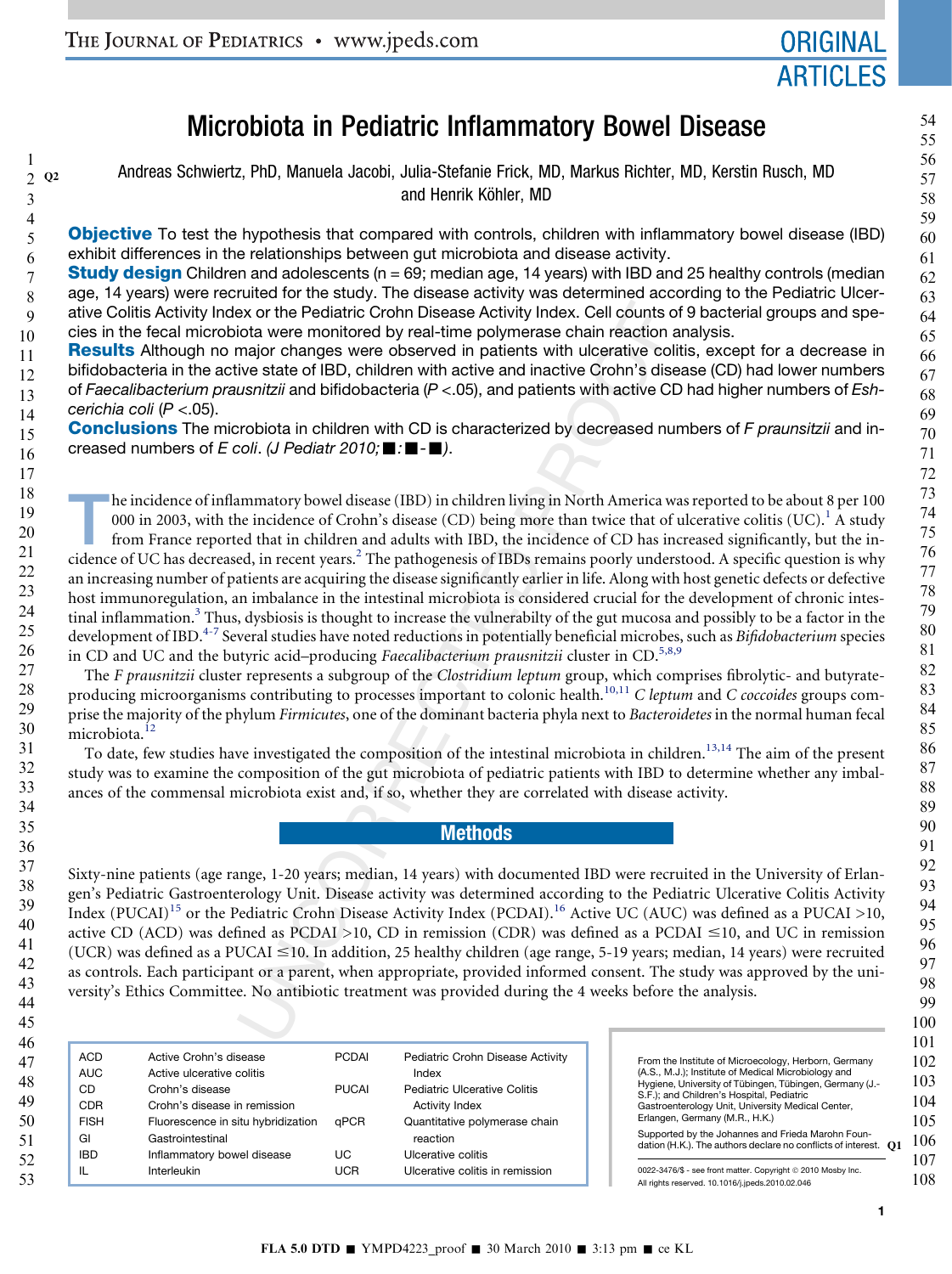## TICLE IN PRESS

# THE JOURNAL OF PEDIATRICS • www.jpeds.com Vol.

187 188

bacteria.<sup>17</sup> Discriminating nucleontropic were subjected to the Leven<br>bacteria.<sup>17</sup> Discriminating nucleontropic were subjected to the Leven<br>wheth  $\theta$  'end of the primer, and a specially selected using the proof<br>the sig From the fresh stool sample provided by each subject, DNA was extracted using the Easy Mag DNA Isolation system (Bio-Merieux, Nuertingen, Germany) according to the manufacturer's instructions. Primers were selected to recognize similar bacterial groups as previously published 16S rRNA– targeting probes used for fluorescence in situ hybridization (FISH) analysis. A particular FISH-defined group containing 115 **Q3** the appropriate target sequence in the ARB program () was selected, and quantitative polymerase chain reaction (qPCR) primers were designed with the ARB program to amplify the same group of commensal bacteria.<sup>17</sup> Discriminating nucleotides were chosen to be at the  $3'$  end of the primer, and a specific primer was combined with a universal primer that does not exclude any members of that particular group. Primers for bacterial groups were stringently selected using the Primer Designer program () to avoid primer-dimer formation and  $_{\rm l}$  yield 100- to 300-bp products ([Table I](#page-0-0); available at [www.](http://www.jpeds.com)  $124[T1]$ [jpeds.com](http://www.jpeds.com)). The standard line was based on actual counting of cultured bacteria and correlated directly to the Ct values of the qPCR. We validated the qPCR data through comparison with actual bacterial counts as reported by Barman et al. $^{18}$  The specificity of the various qPCR primer sets had been tested previously, $19-26$  and several of the primers had been used in at least one other previous study.<sup>27,28</sup> Quantitative PCR amplification and detection were carried out using the primers listed in Table I. PCR amplification and detection was performed using an ABI PRISM 7900HT sequence detection system (Applied Biosystems, Darmstadt, Germany) in optical-grade 96-well plates sealed with optical sealing tape. Each reaction mixture (25  $\mu$ L) comprised 12.5  $\mu$ L of QuantiTect SYBR Green PCR Master Mix (Qiagen, Hilden, Germany), 2 µL 109 110 111 112 113 114 116 117 118 119 120 121 122 123 Q4 125 126 127 128 129 130 131 132 133 134 135 136 137 138 139 140

of primer mixes (10 pmol/ $\mu$ L each), 9  $\mu$ L of sterile distilled water, and 1.5  $\mu$ L of stool DNA (10 ng/ $\mu$ L). For the negative control,  $2 \mu L$  of sterile distilled water instead of the template DNA solution was added to the reaction solution. A standard curve was produced using the appropriate reference organism to quantify the qPCR values into numbers of bacteria per gram. The standard curves were prepared using the same PCR assay as used for the samples. The fluorescent products were detected in the final step of each cycle. A melting curve analysis was carried out after amplification to distinguish the targeted PCR products from the nontargeted PCR products. The melting curves were obtained by slow heating at temperatures of 55 C-95 C at a rate of 0.2 C/second, with continuous fluorescence collection. 141 142 143 144 145 146 147 148 149 150 151 152 153 154

Real-time qPCR was performed in triplicate, and average values were used for enumeration. PCR conditions were optimized based on those described in the literature.<sup>19-26</sup> The amplification program used for all primers consisted of one cycle of 95 C for 15 minutes and then 40 cycles of 95 C for 30 seconds, 60 C for 30 seconds, and 72 C for 60 seconds. 155 156 157 158 159 160 161

In all assays, the amplification efficiency was >90%, and the standard curve showed a linear range across at least 5 logs of DNA concentrations with a correlation coefficient 162 163 164

>0.9. The lowest detection limit of all assays was as low as 10-100 copies of specific bacterial 16S rDNA per reaction, corresponding to  $10^4$ -10<sup>5</sup> copies per gram of wet-weight feces. All data were analyzed using ABI Prism software ().

#### Statistical Analyses

All statistical analyses were performed using SPSS (SPSS Inc, Chicago, Illinois). The normality of the data was checked using the nonparametric Kolmogorov-Smirnov test with Lilliefors correction. Before analysis for treatment differences, data were subjected to the Levene test for homogeneity of variances. Depending on the normality of the underlying data, analysis of variance or the Mann-Whitney U test was used for statistical analyses. Differences were considered significant at  $P < 0.05$ .

#### **Results**

Diagnoses included 21 ACD, 19 CDR, 13 AUC, and 16 UCR ([Table II](#page-2-0)). Median activity indexes were 24 for ACD (range,  $\begin{bmatrix} 182 \\ \text{T2} \end{bmatrix}$ 13-60), 0 for CDR (range, 0-10), 25 for AUD (range, 20-70), and 0 for UCR (range, 0-5). The IBD and healthy control groups did not differ in terms of age or sex. 181 183 184 185 186

#### Quantification of Predominant Bacterial Groups in Stool

Quantitative PCR analyses were performed to quantify individual bacterial groups in stool samples collected from the study group. Based on the universal bacterial primer, total bacterial cell numbers (log count per gram of feces) did not differ between patients with UC or CD and the healthy controls. No changes in cell numbers between the various disease states were detected. The most abundant bacterial groups detected were members of the Bacteroides and Prevotella genus, which form the majority of the phylum Bacteroidetes, and gram-positive bacteria belonging to the clostridial cluster XIVa (C coccoides group) or the clostridial cluster IV (C leptum group), which represent the majority of the phylum Fir-189 190 191 192 193 194 195 196 197 198

micutes ([Table II](#page-2-0); [Figures 1](#page-2-0) and [2](#page-3-0)). Two other groups  $\begin{bmatrix} 199 \\ \mathbf{F1} \end{bmatrix}$ detected were Escherichia coli, the major representative of the Proteobacteria within the human microbiota, and the genus Bifidobacterium, the major representative of the Actinobacteria. Overall, with the primers used herein, we were able to cover a median of 90% of the total microbiota detectable with the universal primer. 200 201 202 203 204 205

Changes in bacterial groups were detected in the patients diagnosed with CD and UC ([Table II](#page-2-0); [Figures 1](#page-2-0) and [2](#page-3-0)). Bifidobacterium cell counts were lower in patients with AUC compared with healthy controls. Interestingly, patients with ACD and patients in remission had significantly lower fecal concentrations of Bifidobacterium and F prausnitzii compared with healthy controls ( $P < .05$ ), and patients with ACD had significantly higher concentrations of E. coli  $(P < .05)$  ([Table II](#page-2-0)). 206 207 208 209 210 211 212 213 214

Compared with healthy controls, in patients with ACD, the median E coli count increased from  $9.5 \times 10^5$  (log<sub>10</sub>) 5.97) to 5.3  $\times$  10<sup>8</sup> (log<sub>10</sub> 8.72) cells per gram of feces, 215 216 217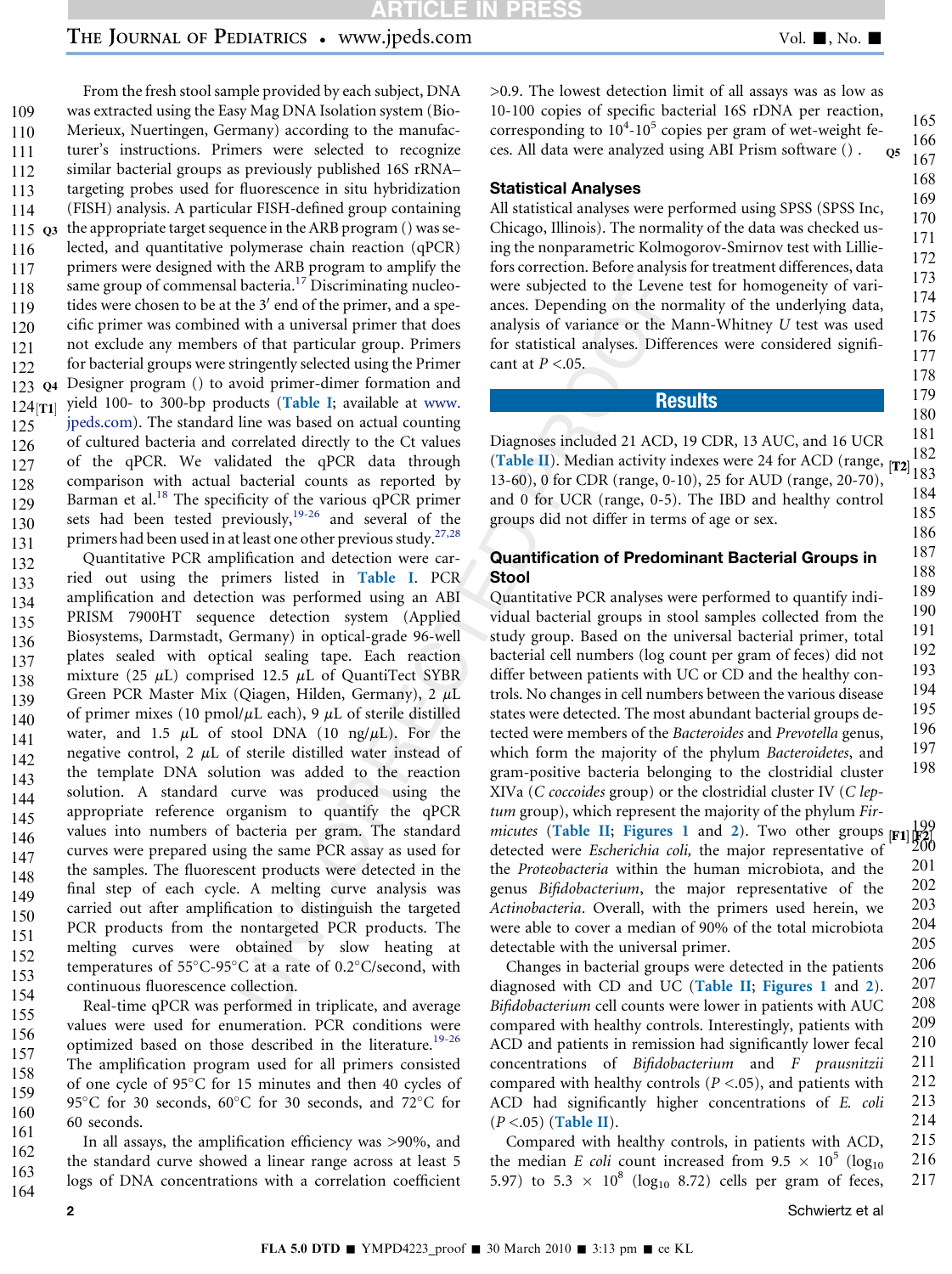|                                             | <b>PUCAI</b>      |                  | <b>PCDAI</b>      |                            | <b>Controls</b>  |
|---------------------------------------------|-------------------|------------------|-------------------|----------------------------|------------------|
|                                             | ≤10 (n = 16)      | $>10 (n = 13)$   | ≤10 (n = 19)      | $>10 (n = 21)$             | $0(n = 25)$      |
| Firmicutes                                  | $10.11 + 0.40$    | $10.19 + 0.50$   | $9.53 + 0.92$     | $10.02 + 0.80$             | $10.09 + 0.34$   |
| C leptum group (clostridial cluster IV)     | $9.97 + 0.41$     | $9.96 + 0.51$    | $9.44 + 0.99$     | $9.84 + 0.82$              | $9.94 + 0.29$    |
| F prausnitzii                               | $9.52 + 0.69$     | $9.53 + 0.53$    | $8.93 \pm 1.27*$  | $8.89 + 2.16*$             | $9.59 \pm 0.48$  |
| C coccoides group (clostridial cluster IVa) | $9.24 \pm 0.56$   | $9.25 \pm 0.65$  | $8.87 \pm 2.77$   | $9.28 \pm 0.90$            | $9.56 \pm 0.49$  |
| Lactobacillus/Enterococcus                  | $5.12 + 2.27$     | $5.40 \pm 2.33$  | $5.53 + 1.51$     | $5.49 + 2.45$              | $5.24 + 2.07$    |
| Eubacterium cylindroids                     | $7.61 + 1.35$     | $7.49 + 1.25$    | $6.85 + 1.90$     | $7.41 + 1.90$              | $7.13 + 1.10$    |
| <b>Bacteroidetes</b>                        | $9.77 + 2.39$     | $9.93 + 0.41$    | $9.87 + 1.28$     | $9.92 + 2.19$              | $9.70 \pm 0.65$  |
| Bacteroides spp                             | $9.77 + 2.39$     | $9.93 + 0.41$    | $9.87 \pm 1.28$   | $9.92 + 2.19$              | $9.70 + 0.65$    |
| Prevotella spp                              | $6.49 + 2.15$     | $6.32 + 2.50$    | $6.14 + 1.74$     | $6.46 \pm 1.91$            | $7.41 + 1.70$    |
| Actinobacteria                              |                   |                  |                   |                            |                  |
| Bifidobacterium spp                         | $6.87 \pm 1.15^*$ | $7.12 \pm 1.31$  | $6.98 \pm 1.40^*$ | $7.01 \pm 1.06*$           | $7.51 \pm 0.64$  |
| Proteobacteria                              |                   |                  |                   |                            |                  |
| E coli                                      | $7.01 + 1.42$     | $7.81 + 1.46$    | $7.68 + 1.40$     | $8.72 + 1.62$ <sup>T</sup> | $5.97 \pm 2.07$  |
| Total cell count                            | $10.31 \pm 0.35$  | $10.37 \pm 0.23$ | $10.06 \pm 0.58$  | $10.24 \pm 0.55$           | $10.30 \pm 0.28$ |

\*Significant decrease compared with controls  $(P < .05)$ .

 $\dagger$ Significant increase compared with controls ( $P < 05$ ).

representing up to 3% of the total microbiota ([Figure 2](#page-3-0)). Interestingly, the ratio of Firmicutes to Bacteroidetes was changed in favor of Bacteroidetes in the ACD group compared with healthy controls. In patients with CDR, the ratio increased further in favor of Bacteroidetes (Figure 1).

However, because the individual numbers of the various bacterial groups representing the large phyla Firmicutes (clostridial clusters IV and XIVa) and Bacteroidetes (Bacteroides spp) were so widely scattered, no significant changes in proportions could be detected.

<span id="page-2-0"></span>

Microbiota in Pediatric Inflammatory Bowel Disease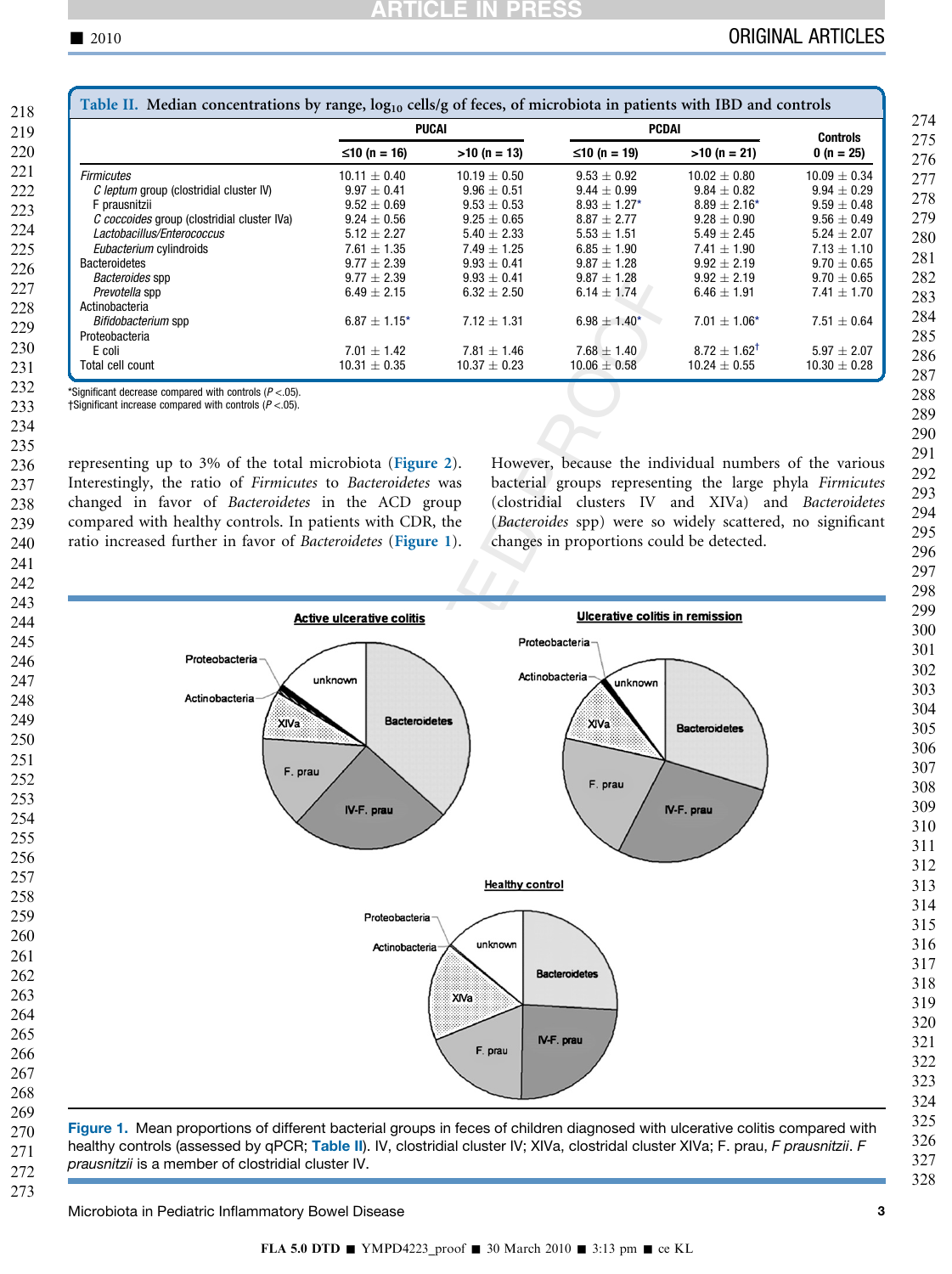## **CLE IN PR**

<span id="page-3-0"></span>

healthy controls (assessed by qPCR; Table II). IV, clostridial luster IV; XIVa, clostridial cluster XIVa; F. prau, *F prausnitzii* . *F*

#### **Discussion**

CD and UC are thought to be the result of continous microbial antigenic stimulation of pathogenic immune responses developing as a consequence of host genetic defects in mucosal barrier function, innate bacterial killing, or immunoregulation. The intestinal microbiota appears to be the target of immune reactivity, as has been demonstrated in various genetic studies and animal models of mucosal inflammation. Numerous studies have used molecular techniques to detect changes in the composition of fecal microbiota in patients with IBD; [3](#page-4-0) however, little data are available on the microbiota in children, which is a group distinct from adults in terms of disease onset and severity.<sup>13,29</sup>

In contrast to previous results in adults,  $5.9$  we detected no major changes in microbiota composition in patients with UC, except for decreased Bifidobacterium in patients with AUC ([Table II](#page-2-0) and [Figure 1](#page-2-0)). This might be because our study population was rather small. Because our study population was rather young, it also might be speculated that changes in microbiota composition in patients with UC may occur later in life. In contrast, our patients with CD exhibited changes in microbiota composition ([Table II](#page-2-0) and 

[Figure 1](#page-2-0)). Decreased numbers of Firmicutes, particularly those of clostridial clusters XIVa and IV groups, has been reported in patients with CD. [9](#page-4-0) Other analyses have detected decreased concentrations of F prausnitzii, a predominant species of the clostridial cluster IV, in patients with CD. $8,30$ 

In our study group of children and adolescents with CD, F prausnitzii likewise was decreased in the active and the remis-sion phase of the disease ([Table II](#page-2-0)). The median number of  $F$ *prausnitzii* cells in healthy controls was  $3 \times 10^9$  (log 9.59), which represented 18.62% of the total detectable bacterial species. In patients with ACD and CDR, the total number of F prausnitzii cell was decreased to  $< 10<sup>9</sup>$  cells per gram of feces and to proportions of <5% and <8% of the total microbiota, respectively ([Table II](#page-2-0) and Figure 2). Interestingly, although the median total F prausnitzii cell count was decreased in both groups, counts <1  $\times$  10<sup>6</sup> were more common in patients with CDR (data not shown). 

It can be speculated that a dramatic reduction in the quantities of microbes that provide metabolic services to the host gastrointestinal (GI) tract exacerbate certain forms of IBD. Butyrate, which is produced exclusively by bacterial metabolism, is an important source of energy for colonic epithelial cells and may enhance the integrity of the epithelial barrier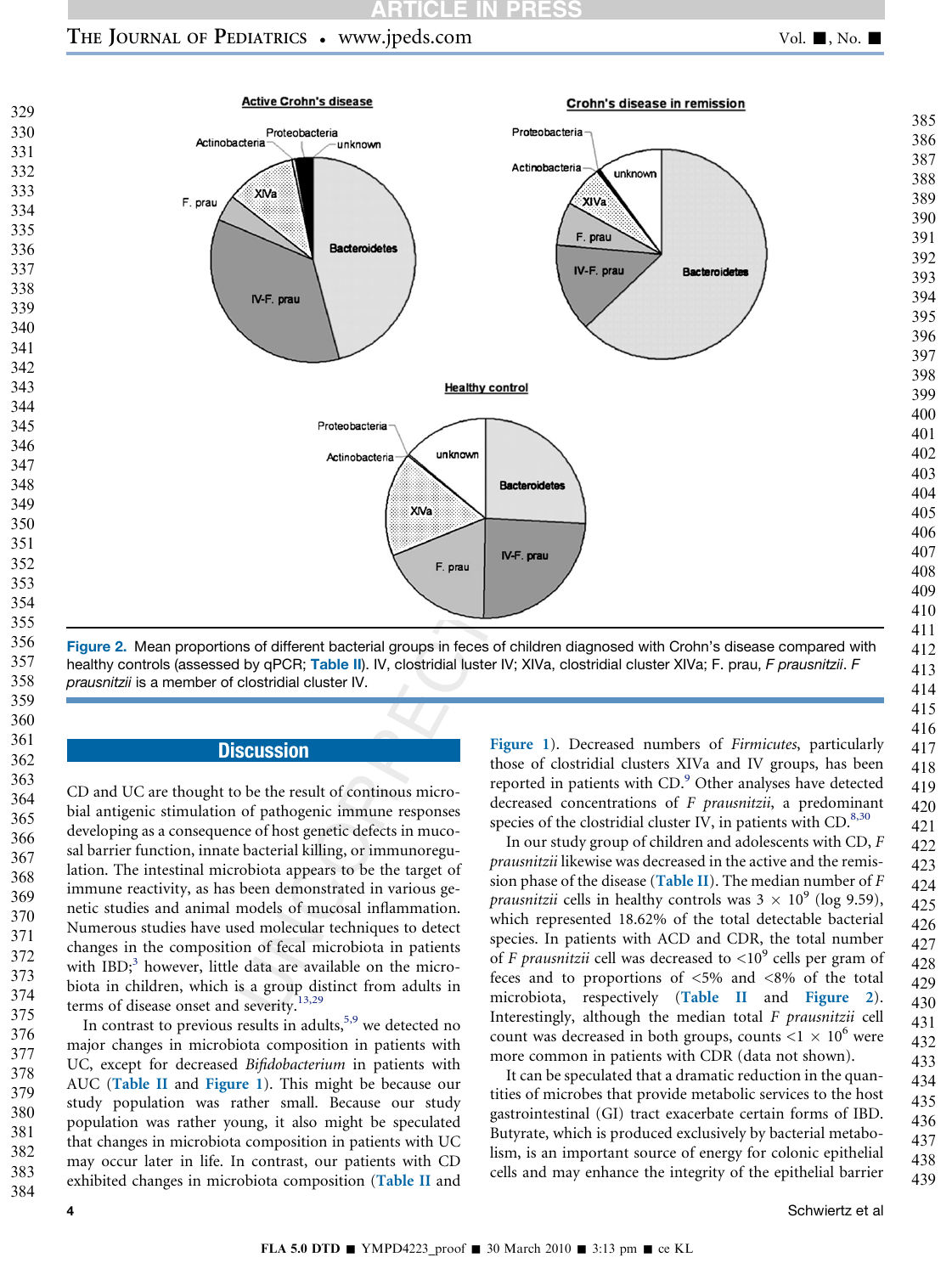# **TICLE IN PRESS**

469

474 475 476

495

<span id="page-4-0"></span>IL. Fig. matrix and the secretion by readed and detect quantitative and big in the read of the secretion by probes that detect quantitative and big and the secretion by probes that detect quantitative and big and the secr and modulate the GI immune system. Butyrate also has been reported to modulate inflammation in IBD, possibly by down-regulating the production of proinflammatory cytokines. The F prausnitzii group of organisms is second to the Roseburia group as the most abundant group of butyrateproducing bacteria within the human gut.<sup>11</sup> F prausnitzii may be important not only for its provision of butyrate to the host, but also for its anti-inflammatory effects. F prausnitzii A2-165 has been shown to release high interleukin (IL)- 10/IL-12 cytokine levels from peripheral blood mononuclear cells. It also can reduce IL-1 $\beta$ -induced IL-8 secretion by Caco-2 cells, and its supernatant can abolish tumor necrosis factor-a–induced NF-kB activity in HT-29 cells. Furthermore, both F prausnitzii A2-165 and its supernatant were found to reduce scores and blood measures of inflammation in TNBS-induced colitis in Balb/c mice, and, when administered intraperitoneally, its supernatant protected mice from death induced by TNBS.<sup>8</sup> In addition, Bifidobacterium counts were decreased, even though E coli counts were increased, in patients with ACD. These results are in accordance with other studies in which increased E coli counts and increased proportion of E coli in the GI microbiota were associated with CD and lower bifidobacteria counts. $9,31$ 440 441 442 443 444 445 446 447 448 449 450 451 452 453 454 455 456 457 458 459 460 461

Although marked alterations in fecal and mucosal bacterial communities are seen in IBD, whether these alterations cause the disease or are due to changes in the gut environment resulting from inflammatory reactions and extensive tissue destruction is unclear. We have demonstrated that the microbiota changes in IBD are already present at a young age, at least in patients with CD. n 462 463 464 465 466 467 468

Submitted for publication Oct 15, 2009; last revision received Feb 17, 2010; accepted Feb 23, 2010. 470 471

Reprint requests: Dr Andreas Schwiertz, Institute of Microecology, Auf den Lueppen 8, D-35745 Herborn, Germany. E-mail: andreas.schwiertz@ [mikrooek.de](mailto:andreas.schwiertz@mikrooek.de) . 472 473

#### **References**

- 1. Kugathasan S, Judd RH, Hoffmann RG, Heikenen J, Telega G, Khan F, et al. Epidemiologic and clinical characteristics of children with newly diagnosed inflammatory bowel disease in Wisconsin: a statewide population-based study. J Pediatr 2003;143:525-31. 477 478 479
- 2. Auvin S, Molinie F, Gower-Rousseau C, Brazier F, Merle V, Grandbastien B, et al. Incidence, clinical presentation and location at diagnosis of pediatric inflammatory bowel disease: a prospective population-based study in northern France (1988-1999). J Pediatr Gastroenterol Nutr 2005;(41):49-55. 480 481 482 483
- 3. Sartor RB. Microbial influences in inflammatory bowel diseases. Gastroenterology 2008;134:577-94. 484 485
- 4. Swidsinski A, Ladhoff A, Pernthaler A, Swidsinski S, Loening-Baucke V, Ortner M, et al. Mucosal flora in inflammatory bowel disease. Gastroenterology 2002;122:44-54. 486 487
- 5. Swidsinski A, Loening-Baucke V, Vaneechoutte M, Doerffel Y. Active Crohn's disease and ulcerative colitis can be specifically diagnosed and monitored based on the biostructure of the fecal flora. Inflamm Bowel Dis 2008;14:147-61. 488 489 490 491
- 6. Tamboli CP, Neut C, Desreumaux P, Colombel JF. Dysbiosis as a prereq-Q6 uisite for IBD. Gut 2004;53:1057. 492
- 7. Tamboli CP, Neut C, Desreumaux P, Colombel JF. Dysbiosis in inflammatory bowel disease. Gut 2004;53:1-4. 493 494
- 8. Sokol H, Pigneur B, Watterlot L, Lakhdari O, Bermudez-Humaran LG, Gratadoux JJ, et al. Faecalibacterium prausnitzii is an anti-inflammatory commensal bacterium identified by gut microbiota analysis of Crohn disease patients. Proc Natl Acad Sci USA 2008;105:16731-6.
- 9. Frank DN, St Amand AL, Feldman RA, Boedeker EC, Harpaz N, Pace NR. Molecular-phylogenetic characterization of microbial community imbalances in human inflammatory bowel diseases. Proc Natl Acad Sci USA 2007;104:13780-5.
- 10. Suau A, Rochet V, Sghir A, Gramet G, Brewaeys S, Sutren M, et al. Fusobacterium prausnitzii and related species represent a dominant group within the human fecal flora. Syst Appl Microbiol 2001;24:139-45.
- 11. Hold GL, Schwiertz A, Aminov RI, Blaut M, Flint HJ. Oligonucleotide probes that detect quantitatively significant groups of butyrateproducing bacteria in human feces. Appl Environ Microbiol 2003;69: 4320-4.
- 12. Eckburg PB, Bik EM, Bernstein CN, Purdom E, Dethlefsen L, Sargent M, et al. Diversity of the human intestinal microbial flora. Science 2005;308: 1635-8.
- 13. Conte MP, Schippa S, Zamboni I, Penta M, Chiarini F, Seganti L, et al. Gut-associated bacterial microbiota in paediatric patients with inflammatory bowel disease. Gut 2006;55:1760-7.
- 14. Cucchiara S, Iebba V, Conte MP, Schippa S. The microbiota in inflammatory bowel disease in different age groups. Dig Dis 2009;27: 252-8. 512 513 514
- 15. Turner D, Otley AR, Mack D, Hyams J, de BJ, Uusoue K, et al. Development, validation, and evaluation of a pediatric ulcerative colitis activity index: a prospective multicenter study. Gastroenterology 2007;133:423- 32.  $Q7$
- 16. Hyams JS, Ferry GD, Mandel FS, Gryboski JD, Kibort PM, Kirschner BS, et al. Development and validation of a pediatric Crohn's disease activity index. J Pediatr Gastroenterol Nutr 1991;12:439-47.
- 17. Ludwig W, Strunk O, Westram R, Richter L, Meier H, Yadhukumar, et al. ARB: a software environment for sequence data. Nucleic Acids Res 2004;32:1363-71.
- 18. Barman M, Unold D, Shifley K, Amir E, Hung K, Bos N, et al. Enteric salmonellosis disrupts the microbial ecology of the murine gastrointestinal tract. Infect Immun 2008;76:907-15.
- 19. Matsuki T, Watanabe K, Fujimoto J, Miyamoto Y, Takada T, Matsumoto K, et al. Development of 16S rRNA gene-targeted group-specific primers for the detection and identification of predominant bacteria in human feces. Appl Environ Microbiol 2002; 68:5445-51.
- 20. Matsuki T, Watanabe K, Fujimoto J, Takada T, Tanaka R. Use of 16S rRNA gene–targeted group-specific primers for real-time PCR analysis of predominant bacteria in human feces. Appl Environ Microbiol 2004;70:7220-8. 529 530 531 532
- 21. Franks AH, Harmsen HJ, Raangs GC, Jansen GJ, Schut F, Welling GW. Variations of bacterial populations in human feces measured by fluorescent in situ hybridization with group-specific 16S rRNA–targeted oligonucleotide probes. Appl Environ Microbiol 1998;64:3336-45.
- 22. Harmsen HJ, Elfferich P, Schut F, Welling GW. A 16S rRNA–targeted probe for detection of lactobacilli and enterococci in faecal samples by fluorescent in situ hybridization. Microbiol Ecol Health Dis 1999;11:3- 12.
- 23. Harmsen HJ, Wildeboer-Veloo AC, Grijpstra J, Knol J, Degener JE, Welling GW. Development of 16S rRNA–based probes for the coriobacterium group and the atopobium cluster and their application for enumeration of coriobacteriaceae in human feces from volunteers of different age groups. Appl Environ Microbiol 2000;66: 4523-7.
- 24. Harmsen HJ, Raangs GC, He T, Degener JE, Welling GW. Extensive set of 16S rRNA–based probes for detection of bacteria in human feces. Appl Environ Microbiol 2002;68:2982-90. 544 545 546
- 25. Takada T, Matsumoto K, Nomoto K. Development of multi-color FISH method for analysis of seven Bifidobacterium species in human feces. J Microbiol Methods 2004;58:413-21. 547 548
- 26. Skillman LC, Evans PN, Naylor GE, Morvan B, Jarvis GN, Joblin KN. 16S ribosomal DNA–directed PCR primers for ruminal methanogens and 549 550

#### Microbiota in Pediatric Inflammatory Bowel Disease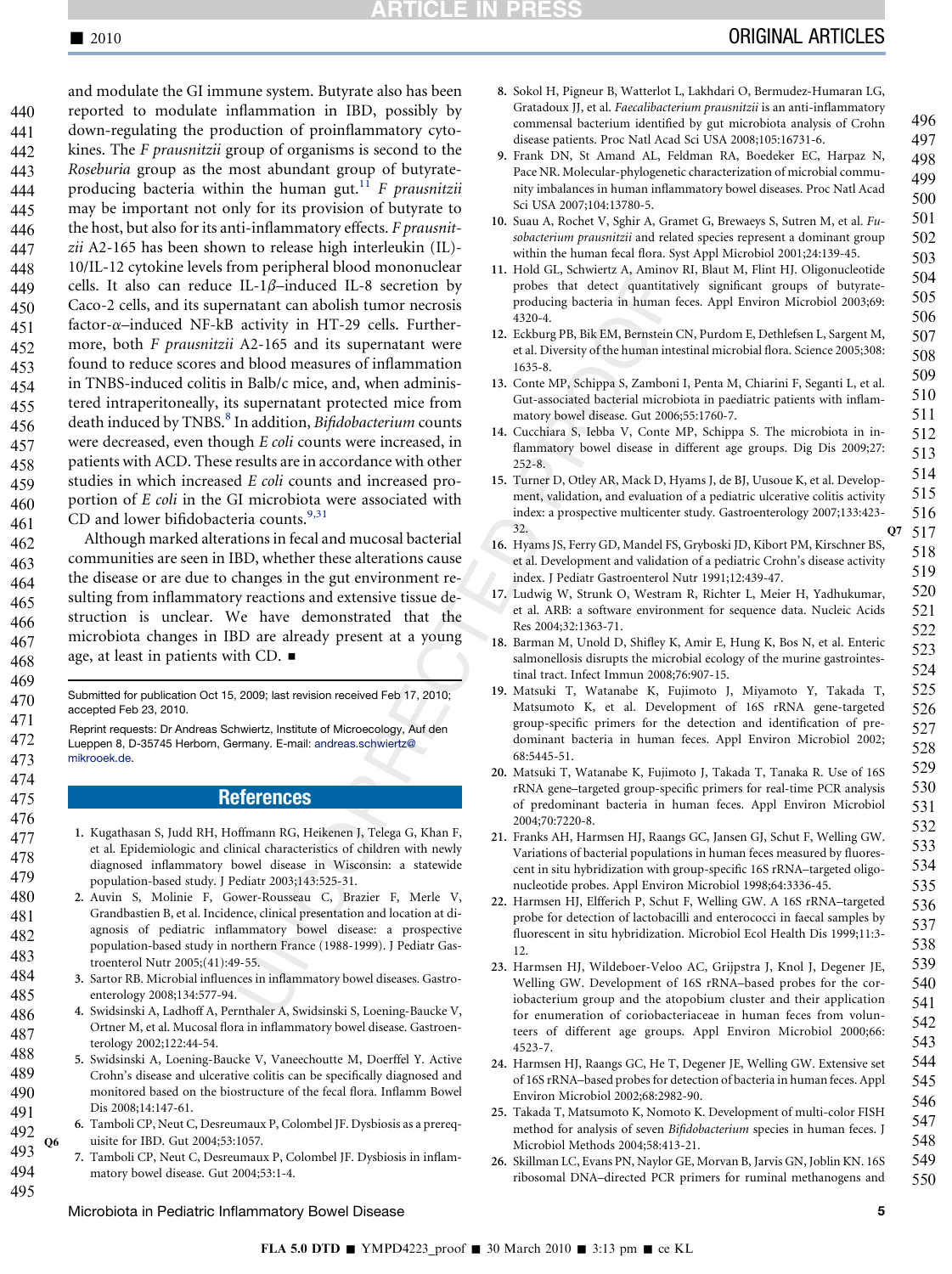# **RTICLE IN**

# <span id="page-5-0"></span>THE JOURNAL OF PEDIATRICS • www.jpeds.com Vol.

identification of methanogens colonising young lambs. Anaerobe 2004; 10:277-85.

- 27. Bouskra D, Brezillon C, Berard M, Werts C, Varona R, Boneca IG, et al. Lymphoid tissue genesis induced by commensals through NOD1 regulates intestinal homeostasis. Nature 2008;456: 507-10.
- 28. Schwiertz A, Taras D, Schafer K, Beijer S, Bos NA, Donus C, et al. Microbiota and SCFA in lean and overweight healthy subjects. Obesity (Silver Q8 Spring) 2009; 4.
- 29. Dubinsky M. Special issues in pediatric inflammatory bowel disease. World J Gastroenterol 2008;14:413-20.
- 30. Sokol H, Seksik P, Furet JP, Firmesse O, Nion-Larmurier I, Beaugerie L, et al. Low counts of Faecalibacterium prausnitzii in colitis microbiota. In-<br>flamm Bowel Dis 2009;23.  $\qquad$  O9 flamm Bowel Dis 2009;23.
- 31. Schippa S, Conte MP, Borrelli O, Iebba V, Aleandri M, Seganti L, et al. Dominant genotypes in mucosa-associated Escherichia coli strains from pediatric patients with inflammatory bowel disease. Inflamm Bowel Dis 2009;15:661-72.
- 32. Amann RI, Binder BJ, Olson RJ, Chisholm SW, Devereux R, Stahl DA. Combination of 16S rRNA–targeted oligonucleotide probes with flow cytometry for analyzing mixed microbial populations. Appl Environ Microbiol 1990;56:1919-25.

- 
- 
- 

UNCORRECTED PROOF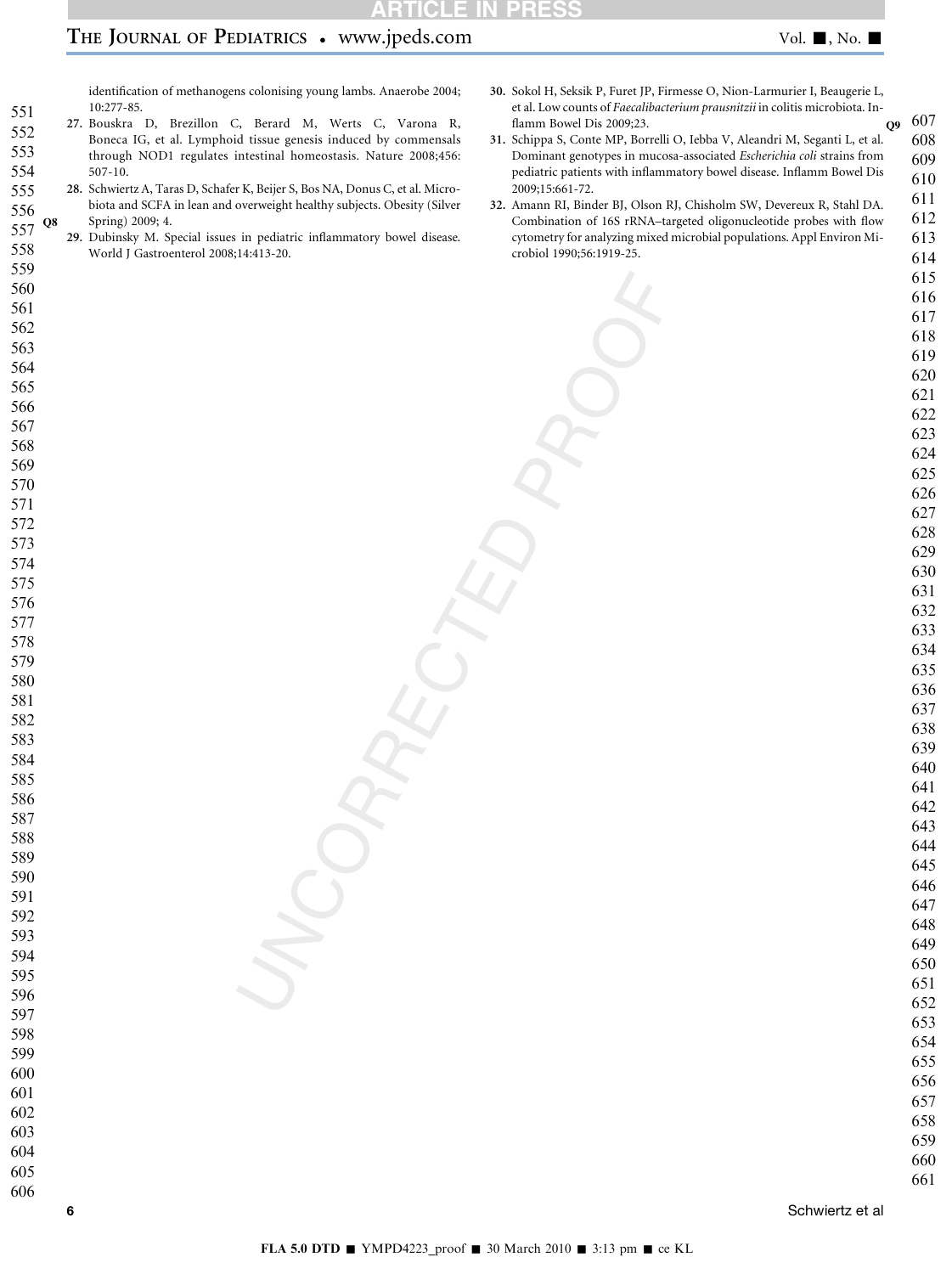# ARTICLE IN PRESS

# ■ 2010 ORIGINAL ARTICLES

| <b>Target</b><br>Total bacteria                              | Primer name                                                    | Primer sequence (5'-3')                    | Reference |
|--------------------------------------------------------------|----------------------------------------------------------------|--------------------------------------------|-----------|
|                                                              | <b>UniF340</b>                                                 | ACTCCTACGGGAGGCAGCAGT ATTACCGCGGCTGCTGGC   | 32        |
|                                                              | UniR514                                                        |                                            |           |
| <b>Firmicutes</b><br>C leptum group (clostridial cluster IV) | C-lept-F1123                                                   | GTTGACAAAACGGAGGAAGG GACGGGCGGTGTGTACAA    | 20        |
|                                                              | C-lept-R1367                                                   |                                            |           |
| C coccoides group (clostridial cluster XIVa)                 | Univ-F338<br>C.coc-R491<br>Univ-F338<br>E.cyl-R399<br>Lab-F362 | ACTCCTACGGGAGGCAGC GCTTCTTAGTCAGGTACCGTCAT | 21        |
| E cylindroides group                                         |                                                                | ACTCCTACGGGAGGCAGC CATTGCTCGTTCAGGGTTC     | 23        |
| Lactobacilli/Enterococci                                     |                                                                | AGCAGTAGGGAATCTTCCA CACCGCTACACATGGAG      | 22        |
|                                                              | Lab-R677                                                       |                                            |           |
| F prausnitzii<br><b>Bacteroidetes</b>                        | PrausF480 PrausR631                                            | CAGCAGCCGCGGTAAA CTACCTCTGCACTACTCAAGAAA   | 28        |
| <b>Bacteroides</b>                                           | Bact-F285                                                      | GGTTCTGAGAGGAGGTCCC GCTGCCTCCCGTAGGAGT     | 19        |
| Prevotella                                                   | Univ-R338<br>Prevo-F449<br>PrevoR757                           | CAGCAGCCGCGGTAATA GGCATCCATCGTTTACCGT      | 20        |
| Proteobacteria                                               |                                                                |                                            | 28        |
| E coli                                                       | EcoliF395<br>EcoliR470                                         | CATGCCGCGTGTATGAAGAA CGGGTAACGTCAATGAGCAAA |           |
| Actinobacteria                                               |                                                                |                                            | 25        |
| Bifidobacterium                                              | Bifido-F143<br>Univ-R338                                       | CTCCTGGAAACGGGTGGT GCTGCCTCCCGTAGGAGT      |           |
|                                                              |                                                                |                                            |           |
|                                                              |                                                                |                                            |           |
|                                                              |                                                                |                                            |           |
|                                                              |                                                                |                                            |           |
|                                                              |                                                                |                                            |           |
|                                                              |                                                                |                                            |           |
|                                                              |                                                                |                                            |           |
|                                                              |                                                                |                                            |           |
|                                                              |                                                                |                                            |           |
|                                                              |                                                                |                                            |           |
|                                                              |                                                                |                                            |           |
|                                                              |                                                                |                                            |           |
|                                                              |                                                                |                                            |           |
|                                                              |                                                                |                                            |           |
|                                                              |                                                                |                                            |           |
|                                                              |                                                                |                                            |           |
|                                                              |                                                                |                                            |           |
|                                                              |                                                                |                                            |           |
|                                                              |                                                                |                                            |           |
|                                                              |                                                                |                                            |           |
|                                                              |                                                                |                                            |           |
|                                                              |                                                                |                                            |           |
|                                                              |                                                                |                                            |           |
|                                                              |                                                                |                                            |           |
|                                                              |                                                                |                                            |           |
|                                                              |                                                                |                                            |           |
|                                                              |                                                                |                                            |           |
|                                                              |                                                                |                                            |           |
|                                                              |                                                                |                                            |           |
|                                                              |                                                                |                                            |           |
|                                                              |                                                                |                                            |           |
|                                                              |                                                                |                                            |           |
|                                                              |                                                                |                                            |           |
|                                                              |                                                                |                                            |           |
|                                                              |                                                                |                                            |           |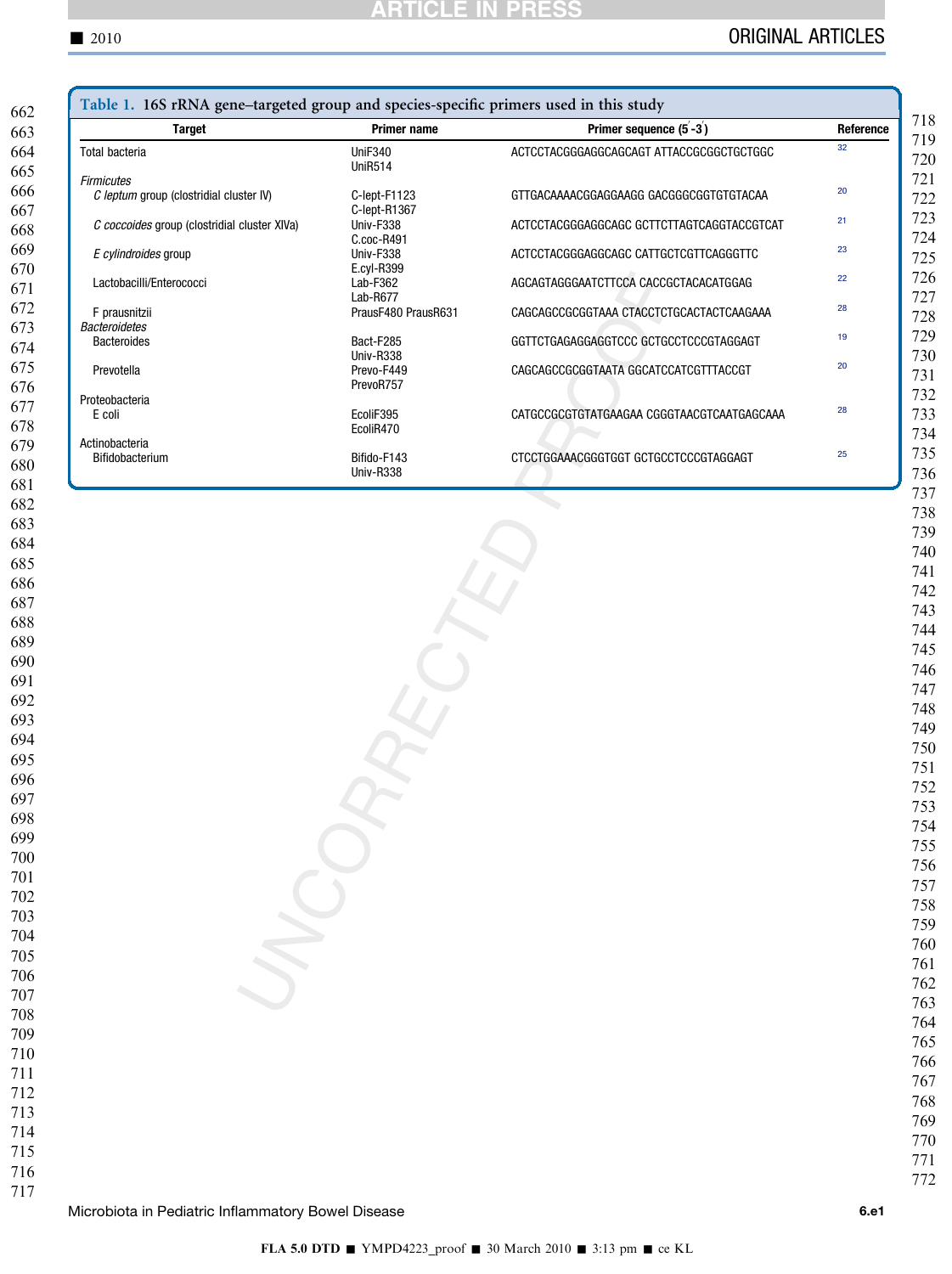# AUTHOR QUERY FORM

|                 | Journal: YMPD               |  |
|-----------------|-----------------------------|--|
| <b>ELSEVIER</b> | <b>Article Number: 4223</b> |  |

Dear Author,

Any queries or remarks that have arisen during the processing of your manuscript are listed below and highlighted by flags in the proof. Please check your proof carefully and mark all corrections at the appropriate place in the proof (e.g., by using on-screen annotation in the PDF file) or compile them in a separate list.

For correction or revision of any artwork, please consult http://www.elsevier.com/artworkinstructions.

Articles in Special Issues: Please ensure that the words 'this issue' are added (in the list and text) to any references to other articles in this Special Issue.

| Uncited references: References that occur in the reference list but not in the text – please position each reference in the text |
|----------------------------------------------------------------------------------------------------------------------------------|
| or delete it from the list.                                                                                                      |

Missing references: References listed below were noted in the text but are missing from the reference list – please make the list complete or remove the references from the text.

| <b>Location</b> in<br>article | Query / remark<br>Please insert your reply or correction at the corresponding line in the proof                                                                      |
|-------------------------------|----------------------------------------------------------------------------------------------------------------------------------------------------------------------|
| Q <sub>1</sub>                | Please confirm the accuracy of the funding and conflict of interest information                                                                                      |
| Q <sub>2</sub>                | Please indicate the affiliation for K.R. following the convention.                                                                                                   |
| Q3                            | Please specify the software publisher and its location.                                                                                                              |
| Q <sub>4</sub>                | Please specify the software publisher and its location.                                                                                                              |
| Q <sub>5</sub>                | Please specify the software publisher and its location.                                                                                                              |
| Q <sub>6</sub>                | Please provide a page range if possible. If this is as one-page feature (e.g., abstract, letter), please identify it<br>as such in brackets after the article title. |
| Q7                            | Ref $#15$ : Please fix the fifth authors's name.                                                                                                                     |
| Q <sub>8</sub>                | Ref #28: Please provide the volume number and page range.                                                                                                            |
| Q <sub>9</sub>                | Ref #31: Please provide the volume number and page range.                                                                                                            |